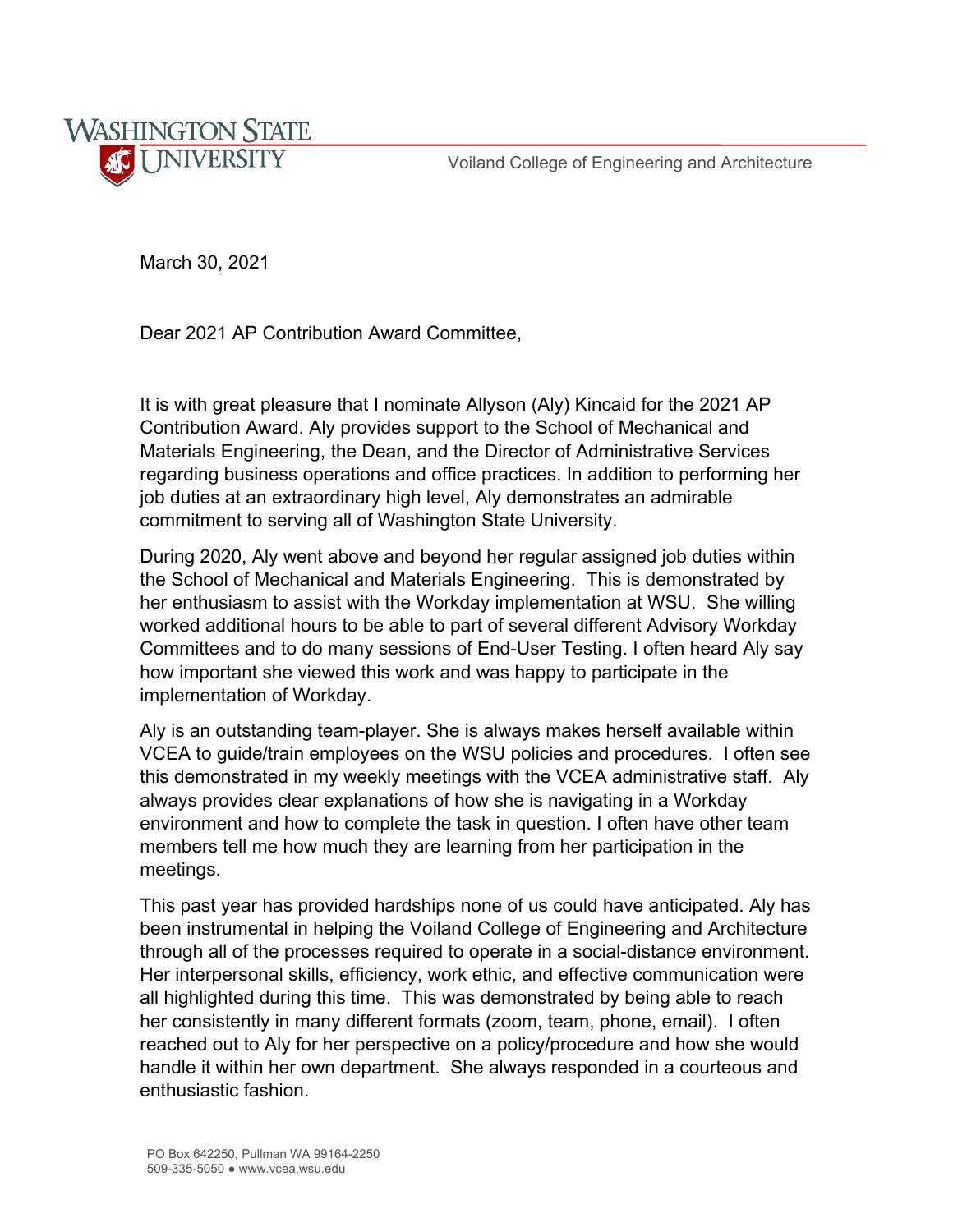Aly has made a difference and has positively impacted the VCEA and WSU community. Her skills, willingness to help others, and dedication to the University make her a role model for all employees and an outstanding nominee. Thank you for considering Aly Kincaid for the Administrative Professional Contribution Award.

Sincerely,

inber

Denise Faerber Director of Administrative Services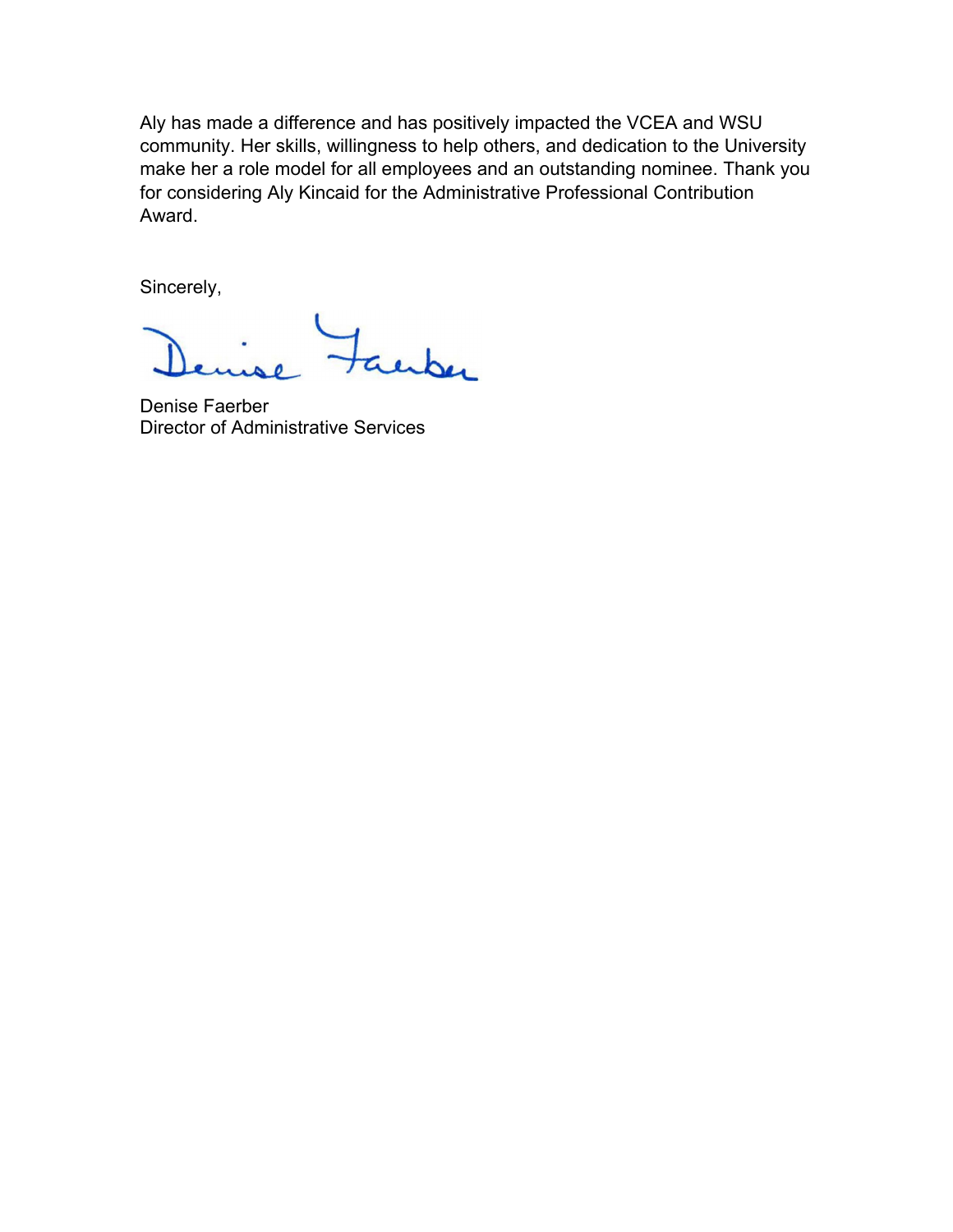

*School of* **Mechanical and Materials Engineering** VOILAND COLLEGE OF ENGINEERING AND ARCHITECTURE

> Indranath Dutta, Ph.D. Professor and Director Ph: 509-335-8654 / 509-335-8354 E-mail: idutta@wsu.edu

> > March 29, 2021

## To: Selection Committee for WSU APAC 2021 AP Contribution Awards

## Subj: Nomination of Ms. Allyson Kincaid

Ms. Allyson Kincaid (Aly) joined the School of Mechanical and Materials Engineering (MME) as the Administrative Manager (AM) in July 2018, following the retirement of our previous AM, who had been with MME for more than 20 years. Because of the large size of the department (in terms of faculty, staff and student counts), the distributed location of the faculty and staff (Pullman, Everett, Bremerton, and 2 faculty positions in Tri-cities), as well as the heavy research engagement of the faculty, the job of AM in MME is complex. It encompasses supervision of non-technical staff, managing and planning of MME's permanent, enterprise, and research budgets and disbursements, proposal submission, travel, payroll, managing the faculty promotion and tenure process, administrative oversight of appointments (faculty, staff and students), events-planning, and numerous other operational and strategic tasks. For someone to step into this job, learn the entire gamut of activities within a quarter, and execute everything perfectly with a smile on the face, is not only extremely difficult to achieve, but also very unexpected. Yet, Aly has managed just this feat.

Aly is an outstanding team-player and team-leader, as well as a superlative partner to the Director and Associate Directors. She is highly intelligent, a very quick study, very innovative, collaborative, and goal-oriented. She inherited a huge stack of unreconciled bills and accounts (over a year's worth) when she joined MME, and although she could not sign for these documents (since they dated from when she was not an MME employee), she utilized other staff members to bring all of MME's accounts up-to-date. During the year and a half that she has been in MME, she has helped hire 6 staff members, and in several cases, led the committee. She has re-vamped the arrangements for our bi-annual Graduation Banquet and Order of the Engineer ceremony, introduced a new Christmas party, played a key role in organizing MME's bi-annual Industrial Advisory Board meetings, raised the morale of our staff, and has been a close partner to the director in administering nearly all aspects of the school's operations. More recently, she has acted as the point-person for VCEA and MME in the adaptation of Workday, mastered the software interface on her own initiative, and helped train the faculty and staff in MME in its use. She gave an introductory seminar at an MME faculty and staff meeting in January 2021, which was found to be immensely useful by all attendees.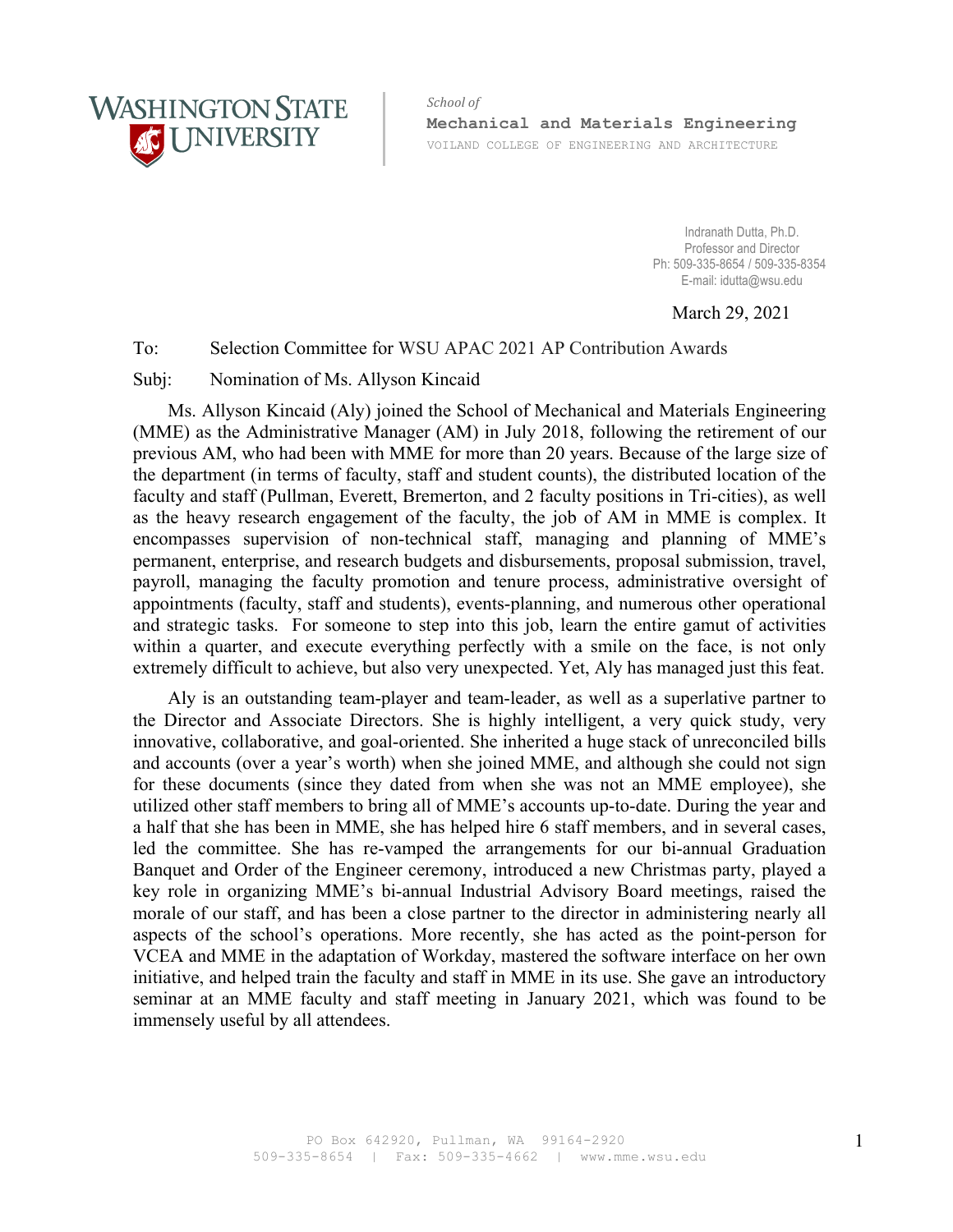

*School of* **Mechanical and Materials Engineering** VOILAND COLLEGE OF ENGINEERING AND ARCHITECTURE

Aly has an extremely positive and can-do attitude, and takes on new responsibilities willingly, and most importantly, very capably. The faculty in MME, and all its administrative personnel, are extremely happy with the service that Aly provides, her prompt responsiveness, and her very pleasing demeanor. Importantly, she finds creative solutions to problems (e.g., implementation of a policy for tracking, interviewing and allocating space to visitors; development and implementation of a new key-assignment policy; helping develop policies for safety certification of MME personnel; managing MME's enterprise accounts, such as from short-courses, buy-outs, etc., adroitly to maximize the impact of available dollars; formulation of new strategies for allocating scholarship funds to undergraduate students; helping sequester some scholarship funds to augment RA offers to incoming domestic students, etc.). These are but a few examples of her creativity and willingness to seek innovative solutions to problems, which have routinely arisen in the department, but were often ignored before she took charge as AM. Since she spent a couple of years at the Research Office and the Comptroller's Office prior to joining MME, she is very well-connected with the central WSU administration, and several times, she has aggressively sought creative solutions to issues bedeviling MME by contacting her previous colleagues and supervisors and bringing her wide domain-knowledge to bear on the issue at hand. I would also like to mention that while she proposes many new ideas and is very willing to energetically follow up on them, she does not dwell on issues if her ideas are not accepted. She truly has an outstanding service-oriented mentality, and singularly (and unselfishly) wants what is best for the team. Having spent 12 years at WSU, with 8 years in administration, I find this to be a very rare quality. Another extremely rare quality that she possesses is her innate sense of responsibility and deadline-awareness, which she has demonstrated numerous times by working during evenings and weekends, sometimes with one or both of her small children sitting quietly in her office. This level of dedication and commitment is generally unheard of among the departmental staff.

In summary, I would like to state that Aly is an outstanding Administrative Manager, a team-player, an excellent collaborator for the faculty, an innovative and energetic problemsolver, and is certainly the most dependable staff member that I have ever worked with. She is highly deserving of recognition as a recipient of the APAC AP Contribution Award.

Thank you for your consideration.

Sincerely yours,

Indon- Di

Indranath Dutta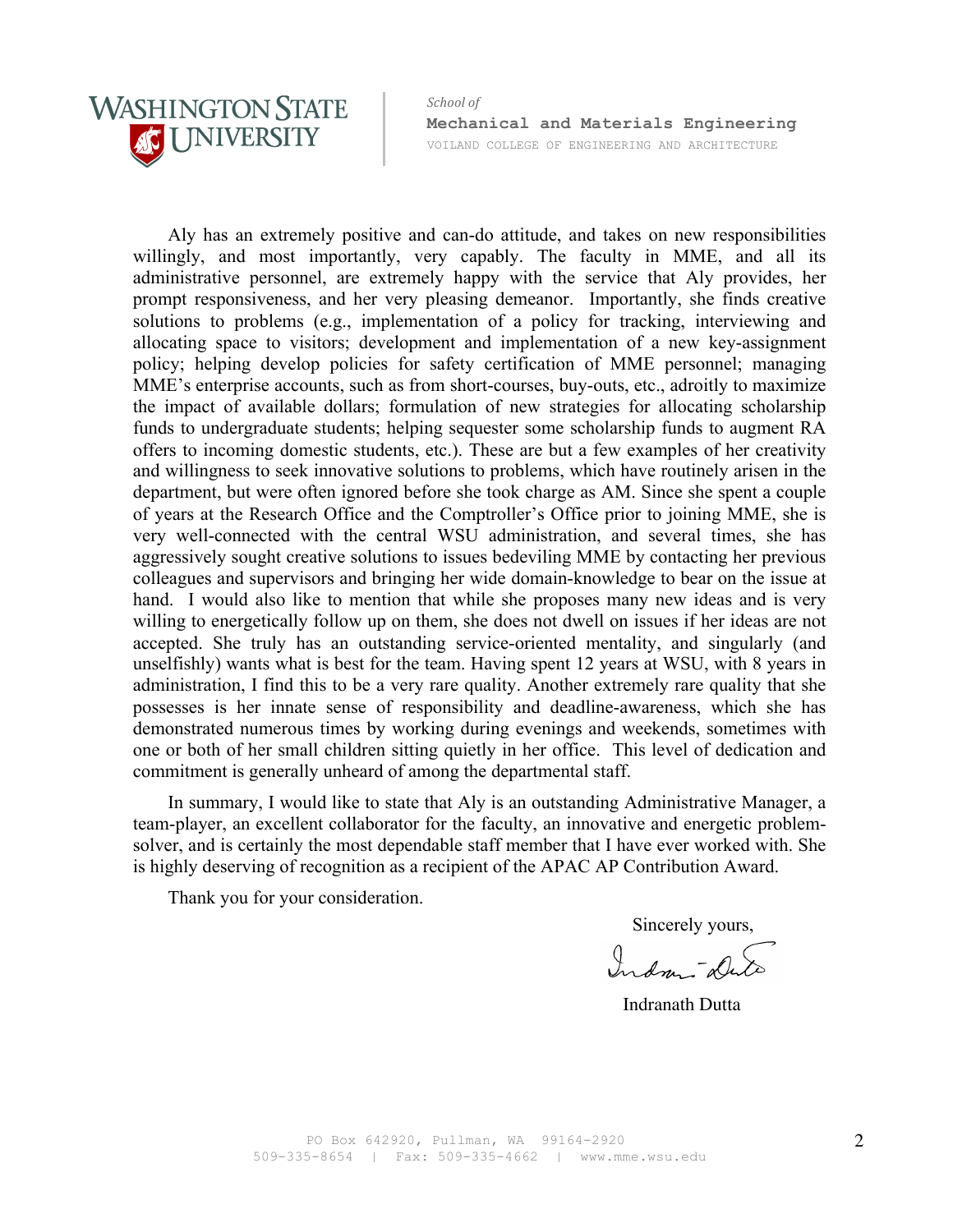

*School of*  **Mechanical and Materials Engineering**  VOILAND COLLEGE OF ENGINEERING AND ARCHITECTURE

To: Committee for AP Contribution Awards From: Jow Ding, Professor and Associate Director for Administration, School of Mechanical and Materials Engineering Date: March 30, 2020 RE: Nomination of Allyson "Aly" Kincaid for the AP Contribution Award

It is with great pleasure that I nominate Allyson "Aly" Kincaid for consideration for the AP Contribution Award. Aly joined the School of Mechanical and Materials Engineering (MME)) as the Administrative Manager in July 2018. Her contributions to MME have been simply phenomenal.

Aly is very dependable, and often works during evenings and weekends to catch up when there is significant back-log of things to be taken care of. She joined the School at a time when many transitions took place. We had a new School Director. Quite a few staff including the Administrative Manager had departed or entered retirement early. As such, the MME office had to operate at difficult staffing levels. During this time, Aly ensured that the office continued to run smoothly for both its internal and external customers. This meant that, in addition to all of her administrative duties, she had taken over a considerable amount of day-to-day processing, including travel and all of the personnel functions for the school. This was an extraordinary load, and required a great deal of effort and engagement. Most would break under the pressure, but she had dealt with the situation with aplomb.

Aly is an innovative problem solver. After joining MME and before WSU implemented Workday system, Aly was able to successfully implement process improvements to make the office more efficient. She replaced a staff member who had been with the school for over 20 years and had established procedures and systems based off of approaches from years ago. One of the first things that Aly did upon arrival was to learn these systems and then systematically, when appropriate, improve them to better utilize technology and systems of today. Of course, this was met with some resistance, but Aly was able to communicate the benefits and rationale effectively to faculty and staff, and we were all grateful for a more efficient system. Some points that come to mind, are automated emails that show PI's all of their account balances and activities on a monthly basis, a more efficient purchasing process, and more accurate and quicker posting of account activity.

Aly worked in central prior and has been able to use the knowledge she gained there to help find solutions to strategic planning scenarios. One such example is when the business model for the master's program in Bremerton was being put together. The concept was there, but the way in which it could be executed in the confines of WSU accounting policies was unknown. Aly researched various options and pitched a solution to General Accounting, the Budget Office, and the Provost's Office. In the end all three offices signed off on it and gave the green light to move forward.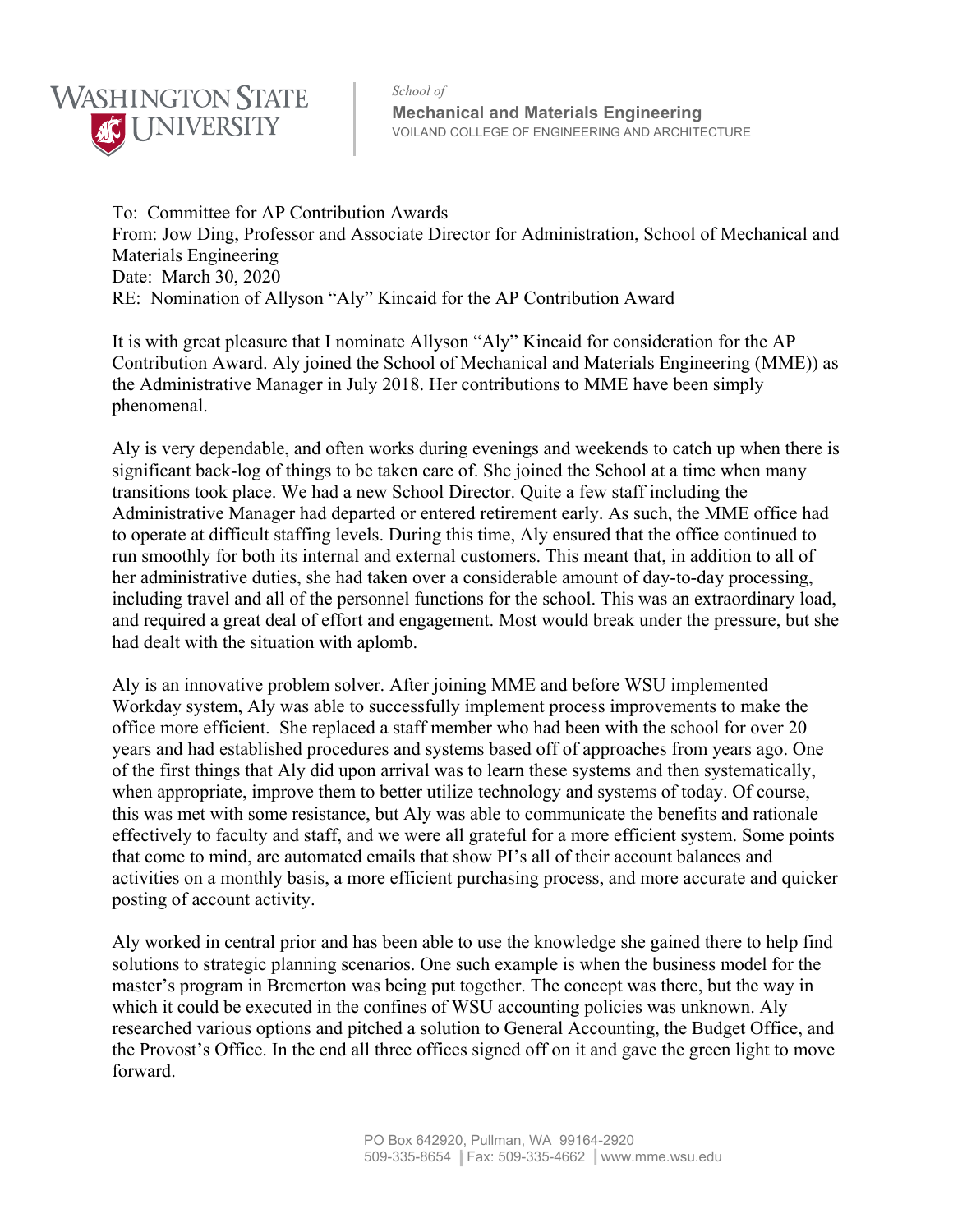

*School of*  **Mechanical and Materials Engineering**  VOILAND COLLEGE OF ENGINEERING AND ARCHITECTURE

In the workplace, Aly is energetic, imaginative, resourceful, highly competent, and personable. She is genuine and friendly to those she works with and creates an environment where people want to work together. Aly is a silent leader who motivates her team by her own willingness to go the extra mile to make sure the end goal is reached. She backs up her team when they need it and empowers them to make judgement calls and be confident in their knowledge of their respective areas. Our school was having a significant attrition rate of staff prior to Aly. Upon her arrival, our staff has stabilized. I contribute this to her personality and her interactions with the faculty to help them understand the responsibilities and efforts that our staff make. I have seen a change in the morale of both the staff and faculty and the willingness to work more cohesively. Aly is helping to bridge our department into a team of professionals rather than separate groups of faculty and staff.

Aly's leadership has been noted by the external advisory board that it is apparent the team gets along well and has a great working relationship. Even when having to come in early and stay late for the event, the attitudes are helpful and happy. This can be attributed to Aly 'leading by example' and making it so that her team wants to be there and have a positive impact on MME. This type of soft skill results in a very tangible impact on the school.

In summary, as demonstrated by multiple examples, Aly is an exceedingly efficient and effective administrative manager, an innovative problem solver, and an outstanding leader. Her contributions to the School of MME are exceptional. She is truly deserving of this award.

Sincerely,

for tran Dig

Jow Ding Professor and Associate Director for Administration School of Mechanical and Materials Engineering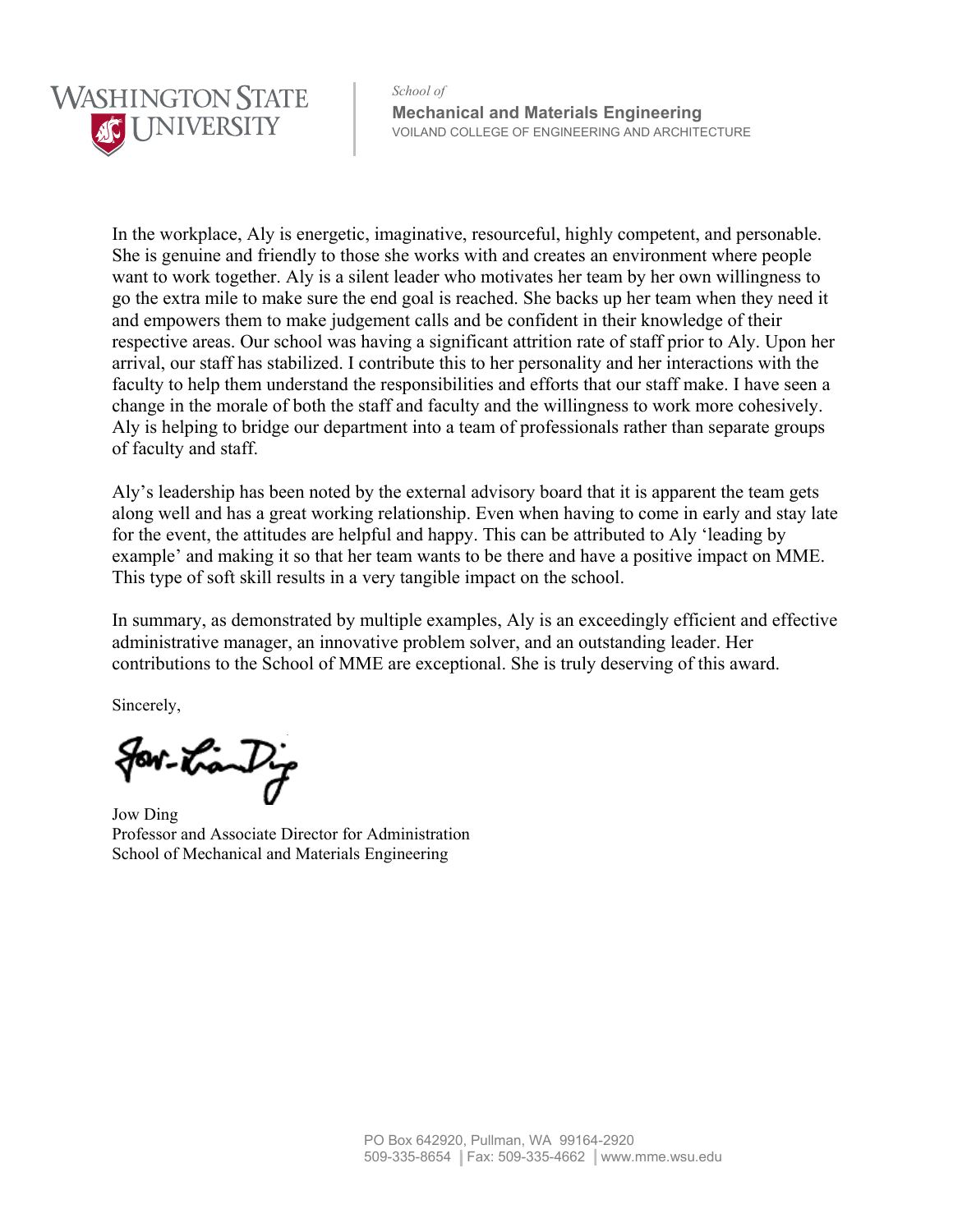

Office of VP for Finance and Administration

March 30, 2021

Dear Members of the WSU APAC Committee:

I am honored to support the nomination of Aly Kincaid for the WSU Administrative Professional Advisory Council's 2021 Administrative Professional Contribution Award.

This award recognizes exceptional, above and beyond contributions made by employees to productivity, problem solving, positive working relationships and university service.

Over the last year, Aly has gone above and beyond in her efforts to help her department, college and the university prepare for and adopt Workday.

Prior to the launch of Workday, Aly actively participated in user acceptance testing of Workday, helping detect issues for correction. Her dedicated effort has continued post launch. She is often one of the first academic department administrators to alert the team of issues and errors, and is always willing to work closely with the Modernization Team to resolve them. Through her extra effort, Aly is not only helping Workday function better within her department, she is helping to resolve problems before other departments and campuses even encounter them. Aly is active within the Voiland College of Engineering and Architecture, facilitating user groups to help other departmental administrators learn Workday and support their departments. Additionally, Aly is a member of a new reporting workgroup which is designed to ensure that critical reports are developed to support departments, colleges and campuses.

The uncertainty and learning curve associated with new business systems can be challenging. Aly has demonstrated exceptional professionalism and is helping build a positive culture as she helps others learn and adapt during this time. She has become a trusted, knowledgeable voice that other units look to for problem solving and guidance. All of these contributions come above and beyond Aly's work to ensure that the complex administrative and business operations of the Mechanical Engineering Department function correctly.

WSU is fortunate to have countless dedicated, administrative professional employees that support WSU's instruction, research and service mission each day. It must be energizing to the Committee review the nominations of so many outstanding administrative professional employees. Thank you for your time and effort in this regard.

I hope that the Committee will join in recognizing Aly for her exceptional, above and beyond efforts made this year.

Sincerely,

Math A Shi

Matthew A Skinner Senior Associate Vice President for Finance and Administration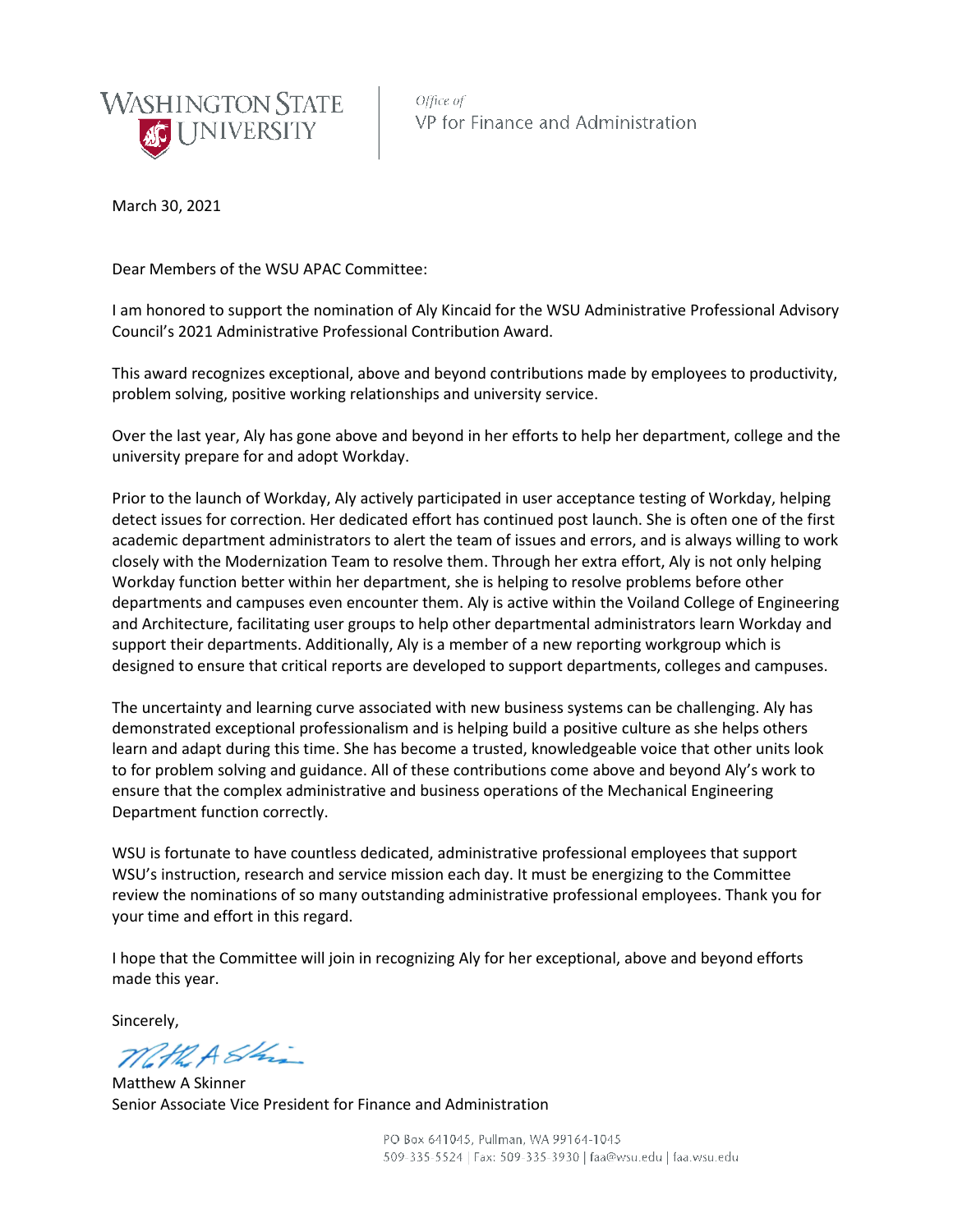## **Faerber, Denise**

| Kimble, Gerik L                                      |
|------------------------------------------------------|
| Friday, March 26, 2021 10:54 AM                      |
| Faerber, Denise                                      |
| RE: AP Contribution Award nomination for Aly Kincaid |
|                                                      |

Ok cool. Have a nice weekend.

Gerik

**From:** Faerber, Denise <dfaerber@wsu.edu> **Sent:** Friday, March 26, 2021 10:25 AM To: Kimble, Gerik L <gerik\_kimble@wsu.edu> **Subject:** RE: AP Contribution Award nomination for Aly Kincaid

## This is perfect! Thanks.

**From:** Kimble, Gerik L **Sent:** Friday, March 26, 2021 10:16 AM To: Faerber, Denise <dfaerber@wsu.edu> **Subject:** RE: AP Contribution Award nomination for Aly Kincaid

How does this look?

Thanks, Gerik